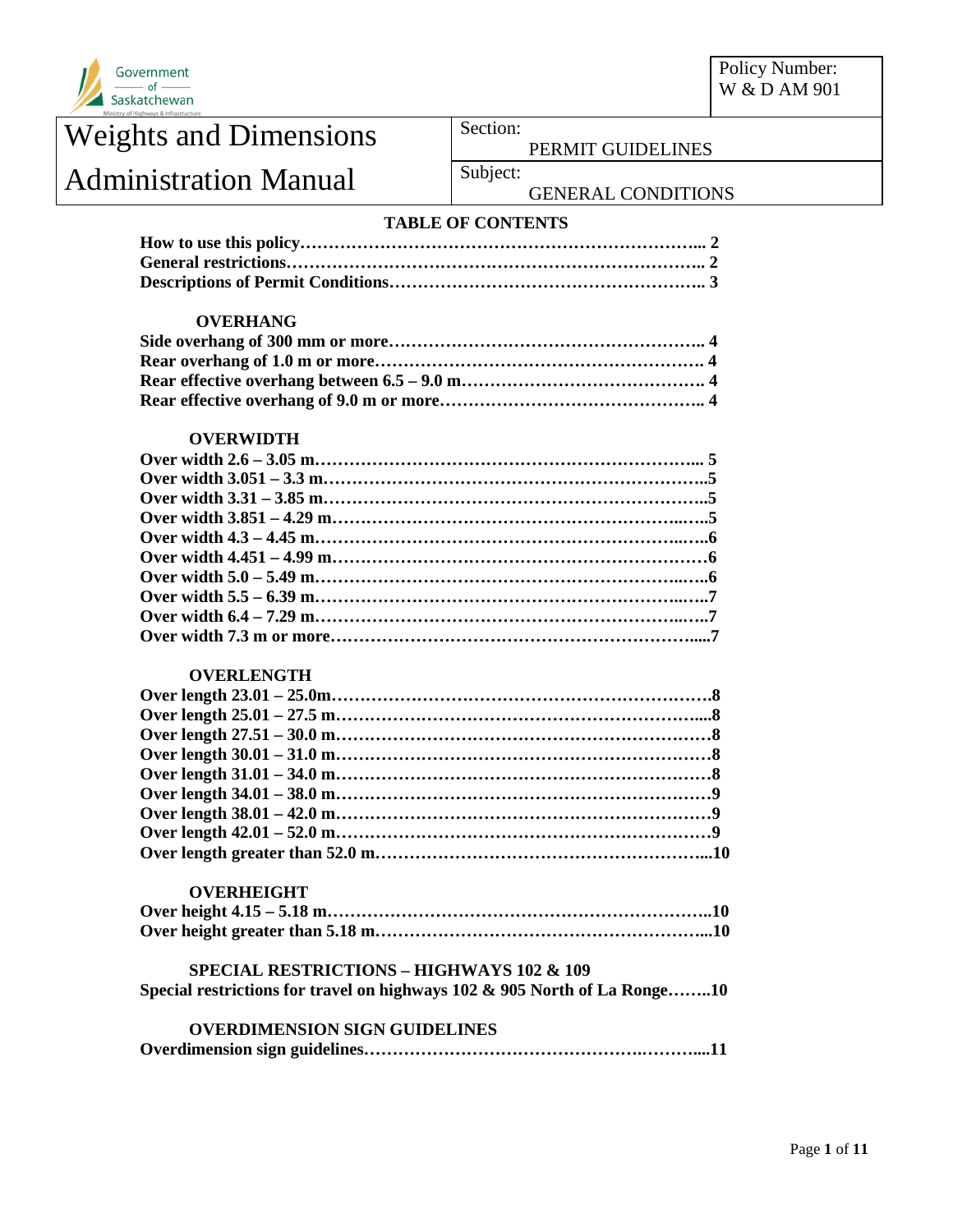

PERMIT GUIDELINES

## Administration Manual Subject:

GENERAL CONDITIONS

### **HOW TO USE THIS POLICY** (Additional conditions apply as listed in the table below)

If you answered "yes" to any questions, your permit has conditions that must be followed. Please refer to the page for conditions. If you answered "yes" to multiple questions, each set of conditions must be followed. Conditions are not cumulative

| <b>Questions</b>                                                                   | Page number |
|------------------------------------------------------------------------------------|-------------|
| 1. Does your load overhang the side of the trailer or vehicle by more than 300 mm? |             |
| 2. Does you load overhang the rear of the trailer or vehicle more than 1.0 m?      |             |
| 3. Does your load have an effective overhang of 6.5 m - 9.0 m?                     |             |
| 4. Does your load have an effective overhang greater than 9.0 m?                   |             |
| 5. Is your load wider than 2.6 m?                                                  | $5 - 7$     |
| 6. Is your load longer than 23 m?                                                  | $8 - 10$    |
| 7. Is your load higher than 4.15 m?                                                | 10          |
| 8. Will you be travelling on Highway 102 or Highway 905 North of La Ronge?         | 10          |

### **GENERAL RESTRICTIONS (Apply to all Loads)**

- 1) Loaded vehicles must not travel on the shoulder of the highway unless otherwise specified by policy.
- 2) Public structures or highway construction may restrict travel of oversize or overweight loads.
- 3) "D" signs on escort vehicles must not be displayed unless they are required by permit.
- 4) All vehicles are subject to any weight restriction imposed by law or regulation such as *The Highways and Transportation Act* or *The Municipalities Act*.
- 5) Permits and/or permit numbers must be available in the vehicle and produced to a peace officer or authorized Ministry representative upon request.
- 6) At night, rear facing red lights must mark the end of any load extending beyond the side 30cm or more, and extending beyond the rear 1m or more, of the extremities of the vehicle. Side extremity must also have a forward facing amber lamp.
- 7) The vehicle may be equipped with extendible load marking lights.
- 8) Direct crossing of a provincial highway is allowed on restricted travel days (Sunday afternoons, public holidays, etc.) if a flag person is used.
- 9) Sunrise and sunset are defined by the National Research Council's Herzberg Institute of Astrophysics.
- 10) Certain loads may require specific conditions or travel time restrictions. For more details contact the permit office.
- 11) As a minimum, all loads are to be secured in accordance with *The Security of Loads Regulations.*
- 12) Farm machinery and equipment have specific policies separate from this section. Refer to section 500 of the Weight and Dimension Administration Manual.
- 13) Mobile homes and building moves have specific policies separate from this section. Refer to section 200 of the Weight and Dimension Administration Manual.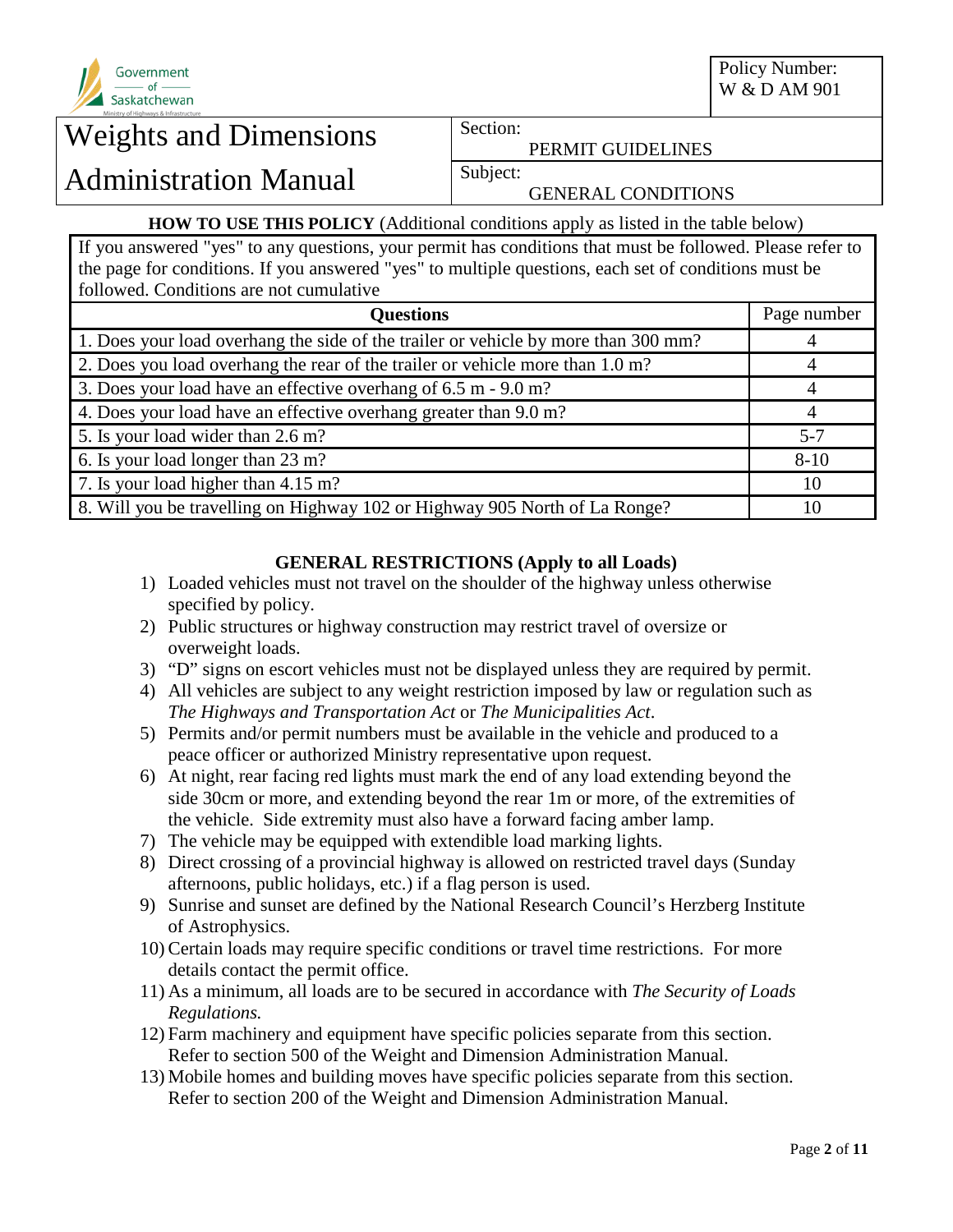

Policy Number: W & D AM 901

# Weights and Dimensions Section:

PERMIT GUIDELINES

# Administration Manual Subject:

GENERAL CONDITIONS

| This table contains the descriptions of the Permit Conditions and markers required for |                                                                                                                                                                                            |  |
|----------------------------------------------------------------------------------------|--------------------------------------------------------------------------------------------------------------------------------------------------------------------------------------------|--|
|                                                                                        | load markings.                                                                                                                                                                             |  |
| Adverse<br>Conditions                                                                  | If visibility is less than 1000 m or the road surface is slippery.<br>$\bullet$                                                                                                            |  |
| Amber<br>Beacon                                                                        | Mounted on the roof of towing vehicles as specified by the Vehicle Weight and<br>$\bullet$<br><b>Dimension Regulations 2010</b>                                                            |  |
|                                                                                        | Amber beacon on the rear, centered in the middle of the load as specified by The Vehicle<br>Weight and Dimension Regulations, 2010.                                                        |  |
|                                                                                        | If this beacon is not visible from the rear, an additional amber beacon must be placed in<br>the center of the rear of the load                                                            |  |
| Amber                                                                                  | Amber lights located 30 cm above the headlights on the front corners of the loads<br>$\bullet$                                                                                             |  |
| Lights                                                                                 | Spacing not more than 8 m apart on each side of the load<br>$\bullet$                                                                                                                      |  |
|                                                                                        | Must be visible for a distance of 300 m;<br>٠                                                                                                                                              |  |
| 'D' Sign                                                                               | "D" sign must meet the requirements set out in The Vehicle Weight and Dimension<br>$\bullet$<br>Regulations, 2010.                                                                         |  |
|                                                                                        | "D" signs are required according to the type of highway traveled, i.e. multi or 2-lane.<br>$\bullet$                                                                                       |  |
| Day                                                                                    | Between official sunrise and sunset<br>$\bullet$                                                                                                                                           |  |
| Escort<br>Vehicle                                                                      | An escort vehicle is a single unit with two axles that meets the equipment requirements<br>$\bullet$<br>for escort vehicles set out in The Vehicle Weight and Dimension Regulations, 2010. |  |
| Holidays                                                                               | After 3:00 p.m. on Fridays (starting the Friday before Victoria Day in May and ending on<br>$\bullet$<br>Labour Day in September).                                                         |  |
|                                                                                        | After 12:00 p.m. on Sundays, Public Holidays, December 24, 27, and 31.<br>$\bullet$                                                                                                        |  |
|                                                                                        | After 3:00 p.m. on the day prior to a Public Holiday. If a Holiday falls on a Monday,<br>normal Sunday restrictions apply.                                                                 |  |
|                                                                                        | After 3:00 p.m. on Fridays, when a Public Holiday falls on the following Saturday,<br>$\bullet$<br>Sunday, or Monday.                                                                      |  |
| Illuminated<br>"D" Sign                                                                | Illuminated "D" sign mounted at the centre of the rear of the load. "D" sign must meet<br>$\bullet$<br>the requirements set out in The Vehicle Weight and Dimension Regulations, 2010.     |  |
|                                                                                        | Rear "D" signs must be illuminated by facing lamps, or a flashing or rotating amber<br>$\bullet$                                                                                           |  |
| Feet                                                                                   | beacon mounted on the rear and centered in the middle of the load or vehicle at night                                                                                                      |  |
|                                                                                        | Measurements in feet are approximate and for reference only<br>٠                                                                                                                           |  |
| Night                                                                                  | Between official sunset and sunrise<br>$\bullet$                                                                                                                                           |  |
| Orange or                                                                              | Orange or red flags that are at least 300 mm by 300 mm<br>$\bullet$                                                                                                                        |  |
| <b>Red Flags</b>                                                                       | Must mark the extremities of the load.<br>$\bullet$                                                                                                                                        |  |
| Red Lights                                                                             | Red lights on the rear corners of the load and must be visible from the sides and rear<br>$\bullet$<br>Lights must be visible for a distance of 300 m.<br>$\bullet$                        |  |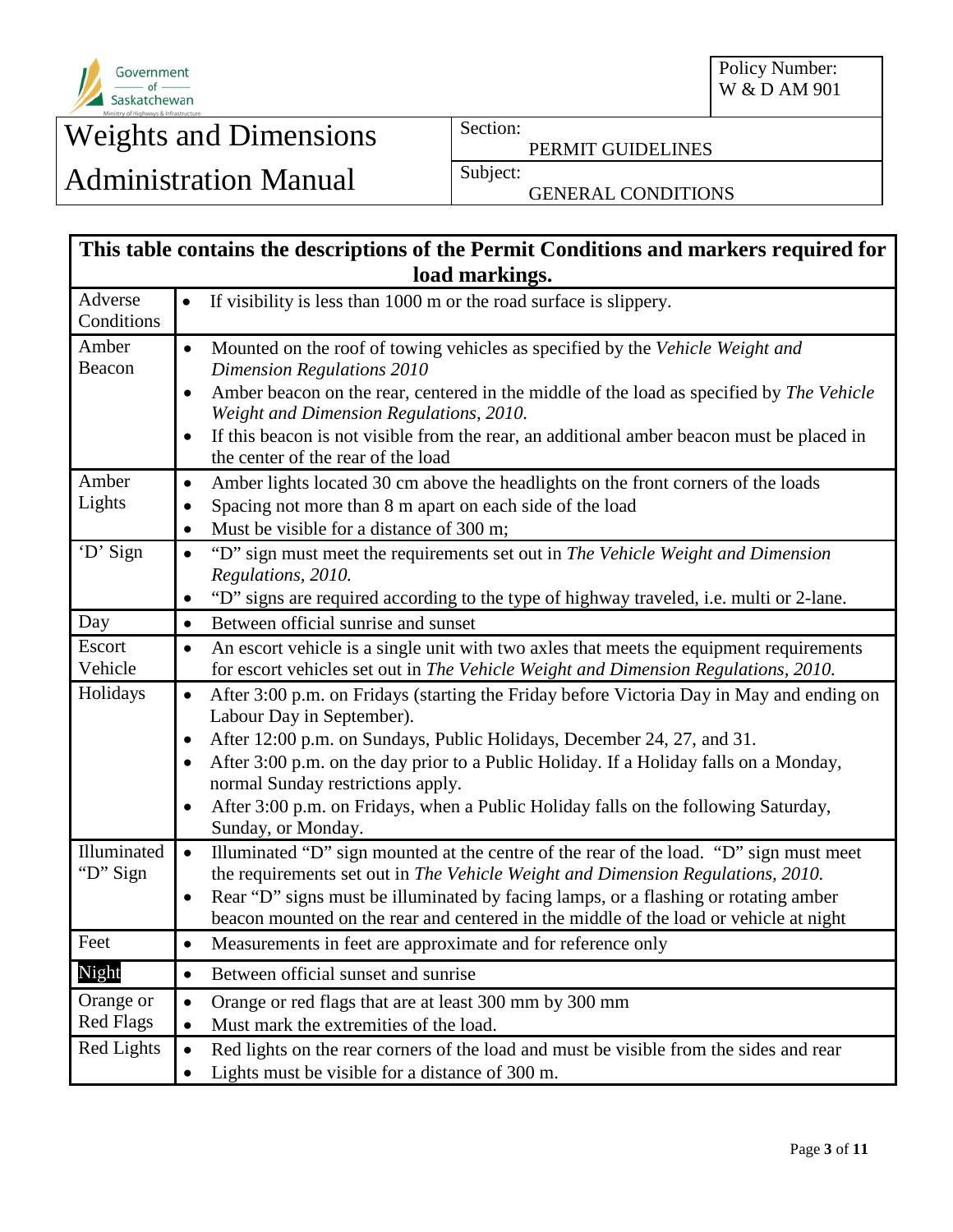

PERMIT GUIDELINES

Administration Manual Subject:

GENERAL CONDITIONS

## **SIDE OVERHANG**

| Permit requirements for all loads with a side overhang of 300 mm (1ft) or more |                |                             |
|--------------------------------------------------------------------------------|----------------|-----------------------------|
| When                                                                           | <b>Highway</b> | <b>Permit Condition</b>     |
| Day                                                                            | All            | Orange or red flags         |
| Night                                                                          | All            | Amber lights and Red lights |

# **REAR OVERHANG**

| Permit requirements for all loads with a rear overhang of 1.0m (3.3 ft) or more |         |                             |
|---------------------------------------------------------------------------------|---------|-----------------------------|
| When                                                                            | Highway | <b>Permit Condition</b>     |
| Day                                                                             | All     | Orange or red flags         |
| Night                                                                           | All     | Amber lights and Red lights |

# **REAR EFFECTIVE OVERHANG**

| Permit requirements for all loads with a rear effective overhang of 6.5m –9.0m (21.3–29.5 ft) |                |                                        |
|-----------------------------------------------------------------------------------------------|----------------|----------------------------------------|
| When                                                                                          | <b>Highway</b> | <b>Permit Condition</b>                |
| Always                                                                                        | All            | Escort vehicle at the rear of the load |
|                                                                                               | All            | Orange or red flags                    |
| Day<br>Night                                                                                  | All            | Amber lights and Red lights            |

| Permit requirements for loads with a rear effective overhang greater than 9.0m (29.5 ft) |                |                                              |
|------------------------------------------------------------------------------------------|----------------|----------------------------------------------|
| When                                                                                     | <b>Highway</b> | <b>Permit Condition</b>                      |
| Always                                                                                   | All            | Escort vehicle at front and rear of the load |
| Night                                                                                    | All            | No travel allowed                            |
| Holidays                                                                                 | All            | No travel allowed                            |

\*Rear effective overhang means the greater of the following:

1. The distance from the turn centre to the rearmost point of the truck, trailer or semi-trailer.

2. If there is a load on the truck, trailer or semi-trailer, the distance from the turn centre to the rearmost point of the load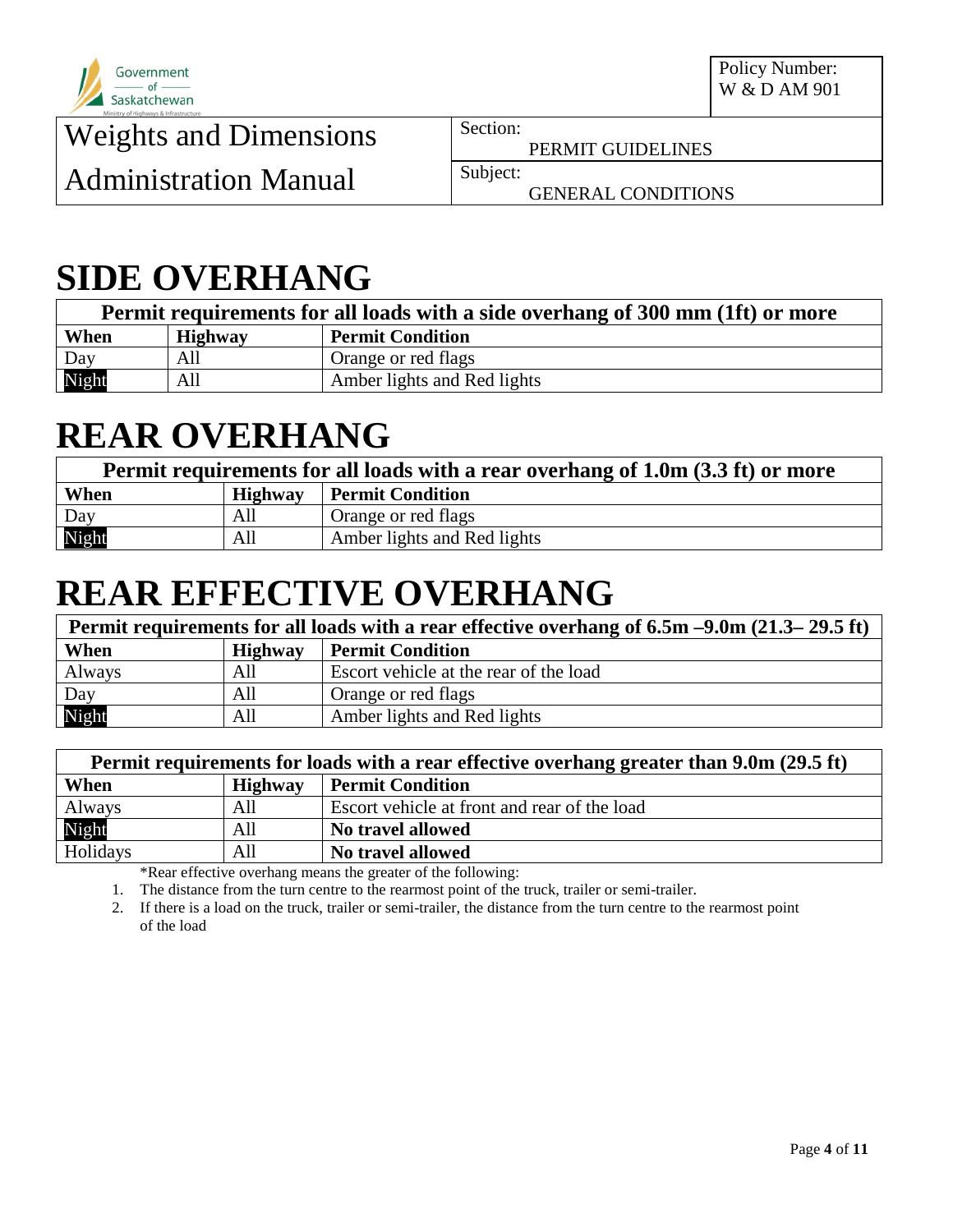

PERMIT GUIDELINES

Administration Manual Subject:

GENERAL CONDITIONS

## **OVERWIDTH**

| Permit requirements for vehicles/loads $2.61m - 3.05m$ wide $(8.6ft-10ft)$ |         |                             |
|----------------------------------------------------------------------------|---------|-----------------------------|
| When                                                                       | Highway | <b>Permit Condition</b>     |
|                                                                            | All     | Orange or red flags         |
| Day<br>Night                                                               | All     | Amber lights and Red lights |

| Permit requirements for vehicles/loads 3.051m – 3.3m wide (10ft-10.9ft) |                |                                         |
|-------------------------------------------------------------------------|----------------|-----------------------------------------|
| When                                                                    | <b>Highway</b> | <b>Permit Condition</b>                 |
| Always                                                                  | 2-lane         | "D" signs at front and rear of the load |
| Always                                                                  | Multi-lane     | "D" signs at rear of the load           |
| Day                                                                     | All            | Orange or red flags                     |
| Night                                                                   | All            | Amber lights and Red lights             |
| Night                                                                   | All            | Rear "D" signs must be illuminated      |
| <b>Adverse Conditions</b>                                               |                | No travel is permitted                  |

| Permit requirements for vehicles/loads $3.31m - 3.85m$ wide (10.9ft-12.6ft) |                |                                         |
|-----------------------------------------------------------------------------|----------------|-----------------------------------------|
| When                                                                        | <b>Highway</b> | <b>Permit Condition</b>                 |
| Always                                                                      | All            | A minimum of one amber beacon           |
| Always                                                                      | 2-lane         | "D" signs at front and rear of the load |
| Always                                                                      | Multi-lane     | "D" signs at rear of the load           |
| Day                                                                         | All            | Orange or red flags                     |
| Night                                                                       | All            | Amber lights and Red lights             |
| Night                                                                       | All            | Rear "D" signs must be illuminated      |
| <b>Adverse Conditions</b>                                                   |                | No travel is permitted                  |

| Permit requirements for vehicles/loads 3.851m-4.29m wide (12.6ft-14ft) |                |                                                   |
|------------------------------------------------------------------------|----------------|---------------------------------------------------|
| When                                                                   | <b>Highway</b> | <b>Permit Condition</b>                           |
| Always                                                                 | All            | A minimum of one amber beacon                     |
| Always                                                                 | 2-lane         | "D" signs at front and rear of the load           |
| Always                                                                 | Multi-lane     | "D" signs at rear of the load"                    |
| Day                                                                    | All            | Orange or red flags                               |
| Night                                                                  | All            | Amber lights and Red lights                       |
| Night                                                                  | All            | Escort vehicles at the front and rear of the load |
| Night                                                                  | All            | Rear "D" signs must be illuminated                |
| <b>Adverse Conditions</b>                                              |                | No travel is permitted                            |
| Holidays                                                               |                |                                                   |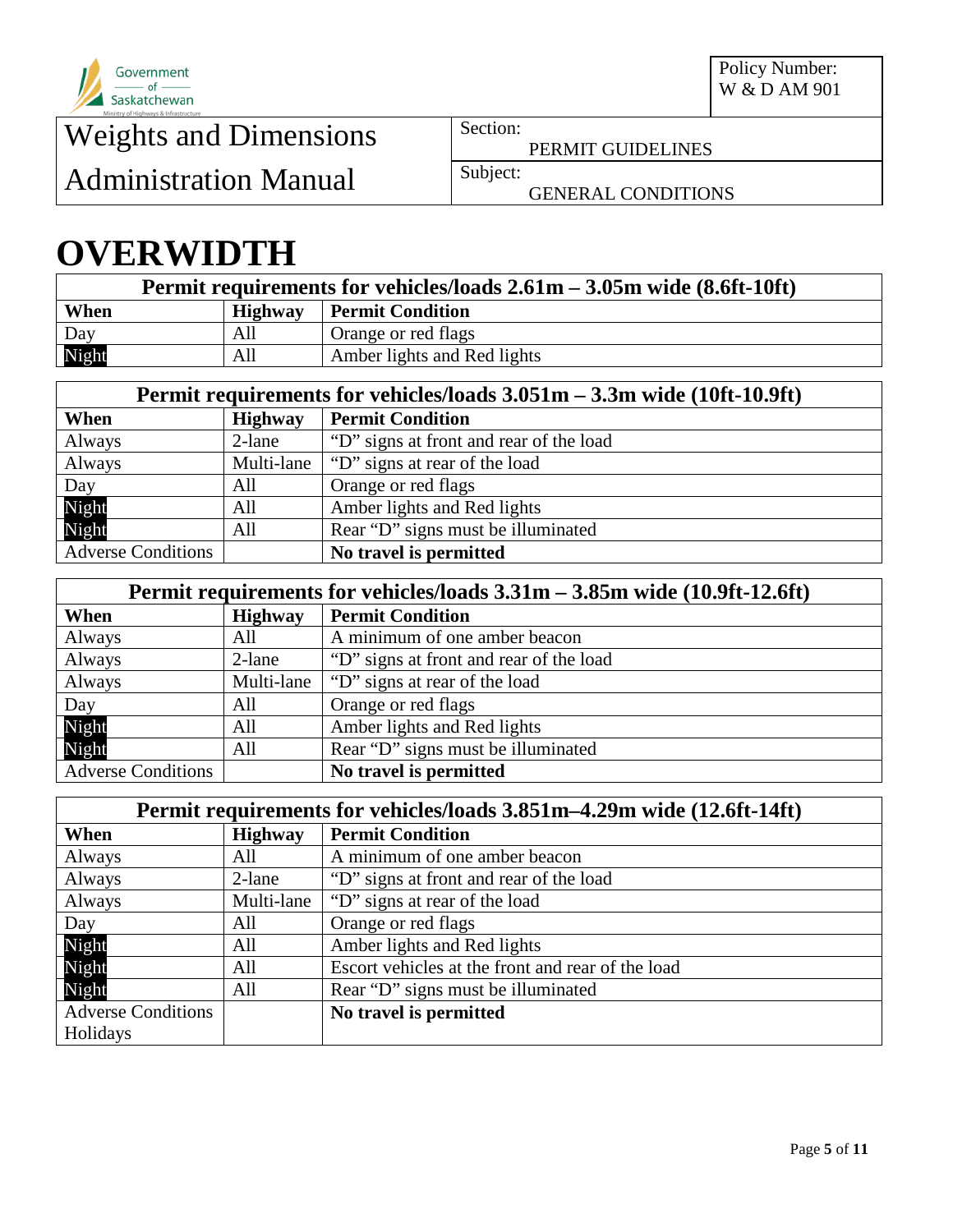

PERMIT GUIDELINES

## Administration Manual Subject:

GENERAL CONDITIONS

## **Permit requirements for vehicles/loads 4.3m–4.45m wide (14.1ft-14.6ft)**

| When                      | <b>Highway</b> | <b>Permit Condition</b>                           |
|---------------------------|----------------|---------------------------------------------------|
| Always                    | All            | A minimum of one amber beacon                     |
| Always                    | 2-lane         | "D" signs at front and rear of the load           |
| Always                    | Multi-lane     | "D" signs at rear of the load"                    |
| Day                       | All            | Orange or red flags                               |
| Day                       | 2-lane         | Escort vehicle at the front of the load           |
| Day                       | Multi-lane     | Escort vehicle at the rear of the load            |
| Night                     | All            | Amber lights and Red lights                       |
| Night                     | All            | Escort vehicles at the front and rear of the load |
| Night                     | All            | Rear "D" signs must be illuminated                |
| <b>Adverse Conditions</b> |                | No travel is permitted                            |
| Holidays                  |                |                                                   |

| Permit requirements for vehicles/loads 4.451m-4.99m wide (14.6ft-16.4ft) |                |                                         |
|--------------------------------------------------------------------------|----------------|-----------------------------------------|
| When                                                                     | <b>Highway</b> | <b>Permit Condition</b>                 |
| Always                                                                   | All            | A minimum of one amber beacon           |
| Always                                                                   | 2-lane         | "D" signs at front and rear of the load |
| Always                                                                   | Multi-lane     | "D" signs at rear of the load           |
| Day                                                                      | All            | Orange or red flags                     |
| Day                                                                      | 2-lane         | Escort vehicle at the front of the load |
| Day                                                                      | Multi-lane     | Escort vehicle at the rear of the load  |
| Night                                                                    |                | No travel is permitted                  |
| <b>Adverse Conditions</b>                                                |                |                                         |
| Holidays                                                                 |                |                                         |

| Permit requirements for vehicles/loads 5.0m–5.49m wide (16.4ft-18ft) |                |                                                  |
|----------------------------------------------------------------------|----------------|--------------------------------------------------|
| When                                                                 | <b>Highway</b> | <b>Permit Condition</b>                          |
| Always                                                               | All            | A minimum of one amber beacon                    |
| Always                                                               | 2-lane         | "D" signs at front and rear of the load          |
| Always                                                               | Multi-lane     | "D" signs at rear of the load                    |
| Day                                                                  | All            | Orange or red flags                              |
| Day                                                                  | 2-lane         | Escort vehicle at the front and rear of the load |
| Day                                                                  | Multi-lane     | Escort vehicle at the rear of the load           |
| Night                                                                |                | No travel is permitted                           |
| <b>Adverse Conditions</b>                                            |                |                                                  |
| Holidays                                                             |                |                                                  |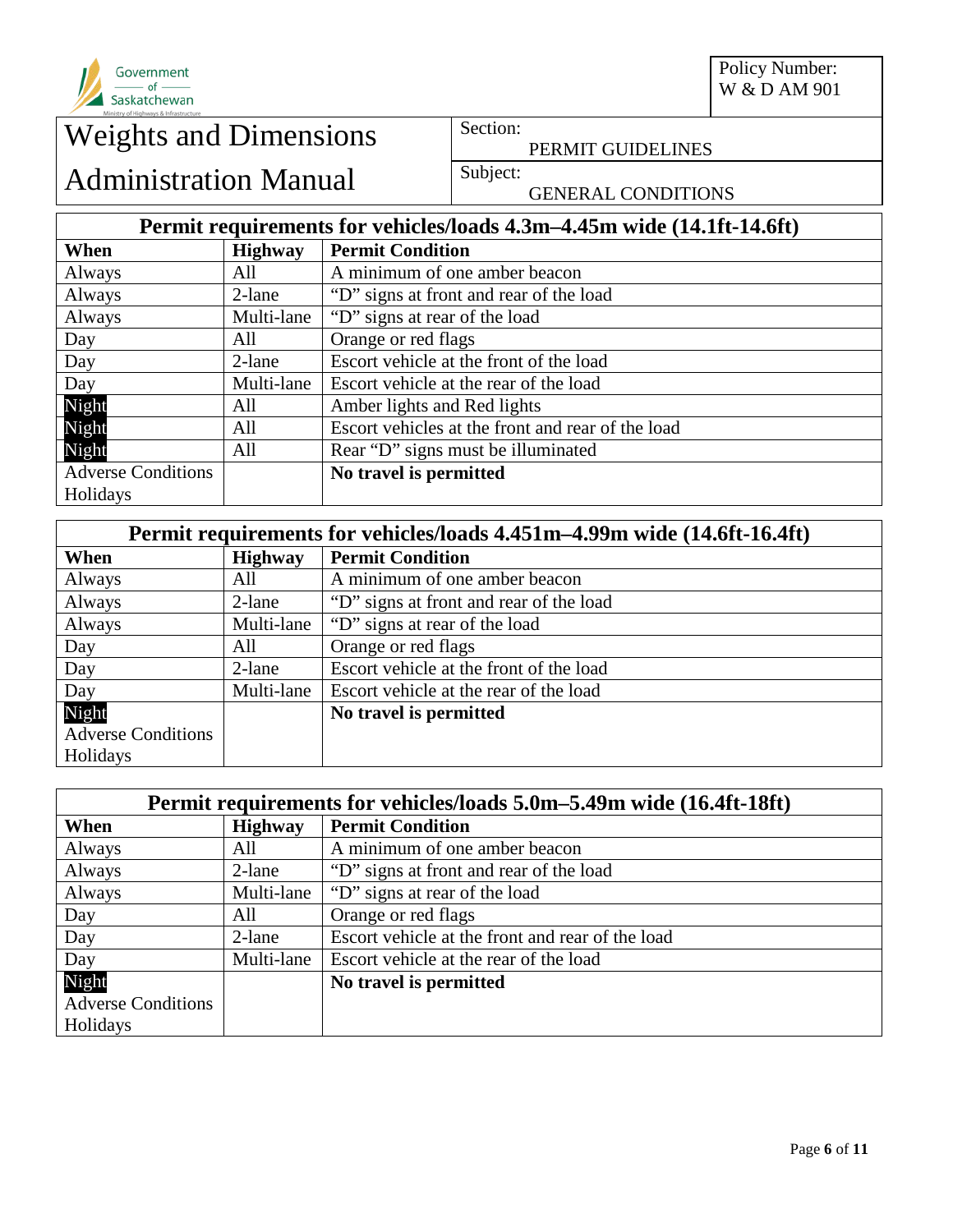

PERMIT GUIDELINES

## Administration Manual Subject:

GENERAL CONDITIONS

## **Permit requirements for vehicles/loads 5.5m–6.39m wide (18.1ft-21ft)**

| When                      | <b>Highway</b> | <b>Permit Condition</b>                          |
|---------------------------|----------------|--------------------------------------------------|
| Always                    | All            | A minimum of one amber beacon                    |
| Always                    | 2-lane         | "D" signs at front and rear of the load          |
| Always                    | Multi-lane     | "D" signs at rear of the load"                   |
| Day                       | All            | Orange or red flags                              |
| Day                       | All            | Escort vehicle at the front and rear of the load |
| Night                     |                | No travel is permitted                           |
| <b>Adverse Conditions</b> |                |                                                  |
| Holidays                  |                |                                                  |

| Permit requirements for vehicles/loads 6.4m–7.29m wide (21ft-23.9ft) |                |                                                                         |
|----------------------------------------------------------------------|----------------|-------------------------------------------------------------------------|
| When                                                                 | <b>Highway</b> | <b>Permit Condition</b>                                                 |
| Always                                                               | All            | A minimum of one amber beacon                                           |
| Always                                                               | 2-lane         | "D" signs at front and rear of the load                                 |
| Always                                                               | Multi-lane     | "D" signs at rear of the load                                           |
| Day                                                                  | All            | Orange or red flags                                                     |
| Day                                                                  | 2-lane         | Two escort vehicles at the front and one escort at the rear of the load |
| Day                                                                  | Multi-lane     | Escort vehicle at the front and rear of the load                        |
| Night                                                                |                | No travel is permitted                                                  |
| <b>Adverse Conditions</b>                                            |                |                                                                         |
| Holidays                                                             |                |                                                                         |

| Permit requirements for vehicles/loads 7.3m wide and over (24ft) |                |                                                                         |
|------------------------------------------------------------------|----------------|-------------------------------------------------------------------------|
| When                                                             | <b>Highway</b> | <b>Permit Condition</b>                                                 |
| Always                                                           | All            | A minimum of one amber beacon                                           |
| Always                                                           | 2-lane         | "D" signs at front and rear of the load                                 |
| Always                                                           | Multi-lane     | "D" signs at rear of the load                                           |
| Day                                                              | All            | Orange or red flags                                                     |
| Day                                                              | 2-lane         | Two escort vehicles at the front and one escort at the rear of the load |
| Day                                                              | Multi-lane     | One escort at the front and two escort vehicles at the rear of the load |
| Night                                                            |                | No travel is permitted                                                  |
| <b>Adverse Conditions</b>                                        |                |                                                                         |
| Holidays                                                         |                |                                                                         |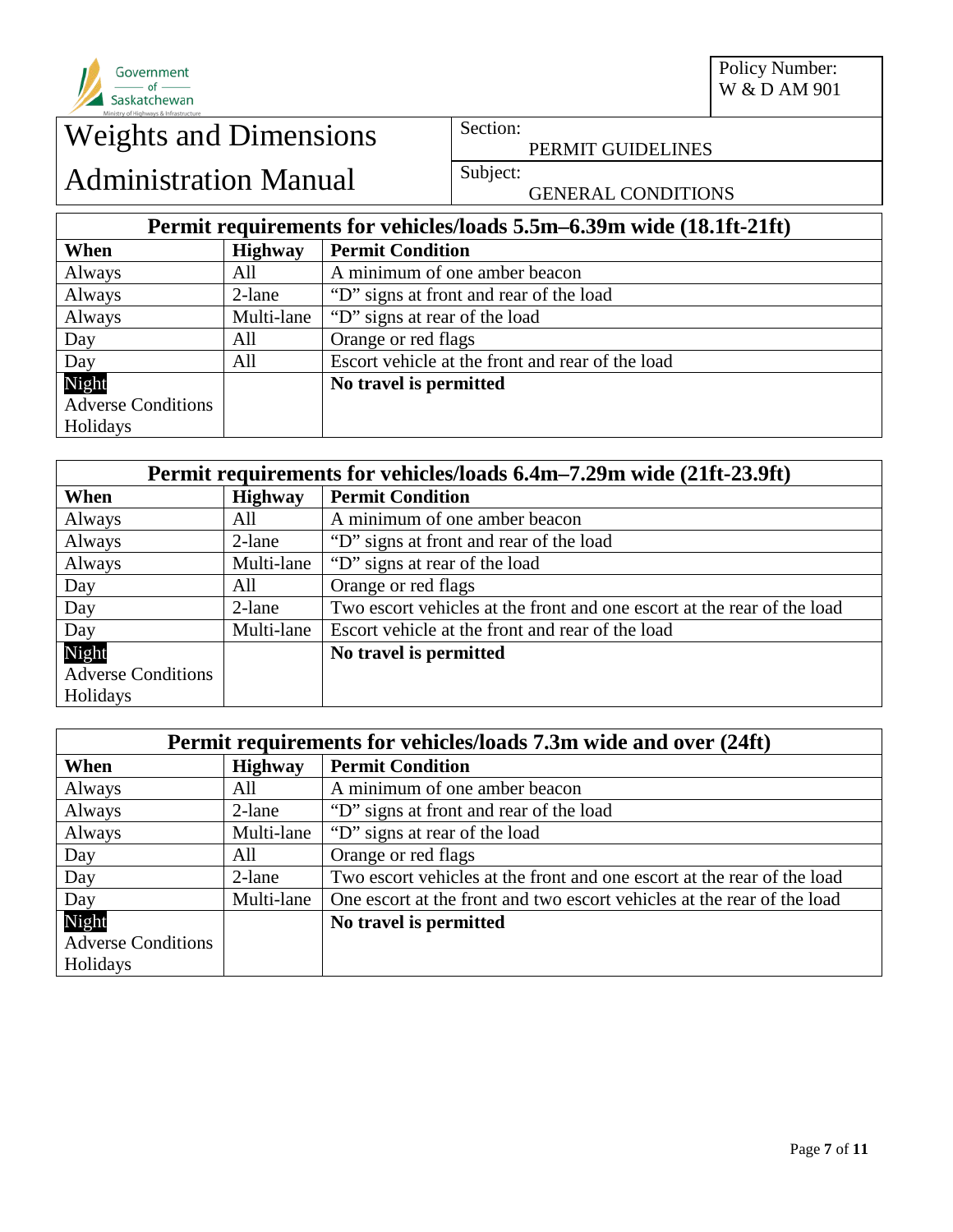

Administration Manual Subject:

PERMIT GUIDELINES

GENERAL CONDITIONS

# **OVERLENGTH**

\*Refer to Policy 204 and 212 for requirements for mobile homes and specialized heavy haul equipment

| Permit requirements for vehicles/loads 23.01m-25.0m long (75.5ft-82.0ft) |                |                             |
|--------------------------------------------------------------------------|----------------|-----------------------------|
| When                                                                     | <b>Highway</b> | <b>Permit Condition</b>     |
| Day                                                                      | All            | Orange or red flags         |
| Night                                                                    | All            | Amber lights and Red lights |

| Permit requirements for vehicles/loads 25.01m-27.5m long* (76ft-90ft) |                |                                                                    |
|-----------------------------------------------------------------------|----------------|--------------------------------------------------------------------|
| When                                                                  | <b>Highway</b> | <b>Permit Condition</b>                                            |
| Always                                                                | All            | "D" sign at rear"                                                  |
| Day                                                                   | All            | Orange or red flags                                                |
|                                                                       | All            | Amber lights and Red lights                                        |
| Night<br>Night                                                        | All            | Illuminated "D" sign mounted at the center of the rear of the load |
| Adverse conditions                                                    |                | No travel is permitted                                             |

| Permit requirements for vehicles/loads 27.51m-30.0m long* (90ft-98ft) |                |                                                                    |
|-----------------------------------------------------------------------|----------------|--------------------------------------------------------------------|
| When                                                                  | <b>Highway</b> | <b>Permit Condition</b>                                            |
| Always                                                                | All            | "D" sign at rear"                                                  |
| Always                                                                | All            | A minimum of one amber beacon                                      |
| Day                                                                   | All            | Orange or red flags                                                |
| Night                                                                 | All            | Amber lights and Red lights                                        |
| Night                                                                 | All            | Illuminated "D" sign mounted at the center of the rear of the load |
| Adverse conditions                                                    |                | No travel is permitted                                             |

| Permit requirements for vehicles/loads 30.01m-31.0m long*(98ft-102ft) |                |                                                                    |
|-----------------------------------------------------------------------|----------------|--------------------------------------------------------------------|
| When                                                                  | <b>Highway</b> | <b>Permit Condition</b>                                            |
| Always                                                                | All            | "D" sign at front and rear"                                        |
| Always                                                                | All            | A minimum of one amber beacon                                      |
| Day                                                                   | All            | Orange or red flags                                                |
|                                                                       | All            | Amber lights and Red lights                                        |
| Night<br>Night                                                        | All            | Illuminated "D" sign mounted at the center of the rear of the load |
| Adverse conditions                                                    |                | No travel is permitted                                             |

| Permit requirements for vehicles/loads 31.0m -34.0m long*(102ft-112ft) |                |                                                                    |
|------------------------------------------------------------------------|----------------|--------------------------------------------------------------------|
| When                                                                   | <b>Highway</b> | <b>Permit Condition</b>                                            |
| Always                                                                 | All            | "D" sign at front and rear                                         |
| Always                                                                 | All            | A minimum of one amber beacon                                      |
| Day                                                                    | All            | Orange or red flags                                                |
| Night<br>Night                                                         | All            | Amber lights and Red lights                                        |
|                                                                        | All            | Illuminated "D" sign mounted at the center of the rear of the load |
| Adverse conditions                                                     |                | No travel is permitted                                             |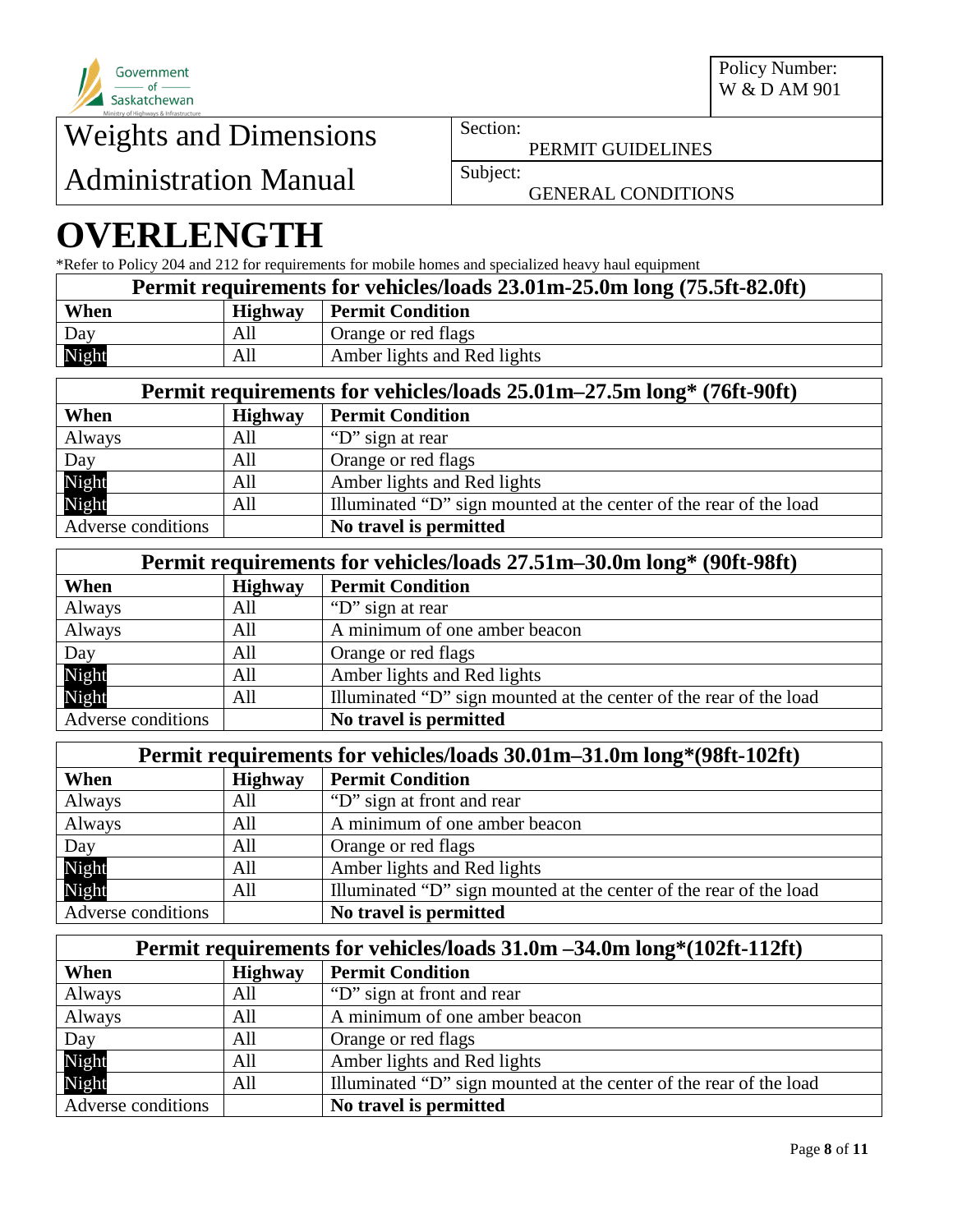

Policy Number: W & D AM 901

# Weights and Dimensions Section:

PERMIT GUIDELINES

## Administration Manual Subject:

GENERAL CONDITIONS

## **Permit requirements for vehicles/loads 34.01m – 38.0m long\* (111.6ft -124.7ft)**

| When               | <b>Highway</b> | <b>Permit Condition</b>                                            |  |
|--------------------|----------------|--------------------------------------------------------------------|--|
| Always             | All            | "D" sign at front and rear"                                        |  |
| Always             | All            | A minimum of one amber beacon                                      |  |
| Day                | All            | Orange or red flags                                                |  |
| Day                | 2-lane         | Escort vehicle at the rear of the load                             |  |
| Night              | All            | Escort vehicle at the rear of the load                             |  |
| Night              | All            | Amber lights and Red lights                                        |  |
| Night              | All            | Illuminated "D" sign mounted at the center of the rear of the load |  |
| Adverse conditions |                | No travel is permitted                                             |  |

| Permit requirements for vehicles/loads $38.01\text{m} - 42.0\text{m}$ long* $(124.7\text{ft} - 137.8\text{ft})$ |                |                                                                    |  |
|-----------------------------------------------------------------------------------------------------------------|----------------|--------------------------------------------------------------------|--|
| When                                                                                                            | <b>Highway</b> | <b>Permit Condition</b>                                            |  |
| Always                                                                                                          | All            | "D" sign at front and rear"                                        |  |
| Always                                                                                                          | All            | A minimum of one amber beacon                                      |  |
| Day                                                                                                             | All            | Orange or red flags                                                |  |
| Always (loaded)                                                                                                 | 2-lane         | Escort vehicle at the front and rear of the load                   |  |
| Always (unloaded)                                                                                               | 2-lane         | Escort vehicle at the rear of the load                             |  |
| Always (loaded)**                                                                                               | Multi-lane     | Escort vehicle at the rear of the load                             |  |
| Night                                                                                                           | All            | Amber lights and Red lights                                        |  |
| Night                                                                                                           | All            | Illuminated "D" sign mounted at the center of the rear of the load |  |
| Adverse conditions                                                                                              |                | No travel is permitted                                             |  |

\*\*Special bulk haul agreement vehicles are exempt

| Permit requirements for vehicles/loads $42.01\text{m} - 52.0\text{m}$ long* $(137.8\text{ft} - 170.6\text{ft})$ |                |                                                  |  |
|-----------------------------------------------------------------------------------------------------------------|----------------|--------------------------------------------------|--|
| When                                                                                                            | <b>Highway</b> | <b>Permit Condition</b>                          |  |
| Always                                                                                                          | All            | "D" sign at front and rear"                      |  |
| Always                                                                                                          | All            | A minimum of one amber beacon                    |  |
| Day                                                                                                             | All            | Orange or red flags                              |  |
| Day (unloaded)                                                                                                  | $2$ -lane      | Escort vehicle at the front and rear of the load |  |
| Day (unloaded) $**$                                                                                             | Multi-lane     | Escort vehicle at the rear of the load           |  |
| Loaded vehicles                                                                                                 |                | No travel is permitted                           |  |
| Night                                                                                                           |                |                                                  |  |
| Adverse conditions                                                                                              |                |                                                  |  |
| Holidays                                                                                                        |                |                                                  |  |

\*\*Special bulk haul agreement vehicles are exempt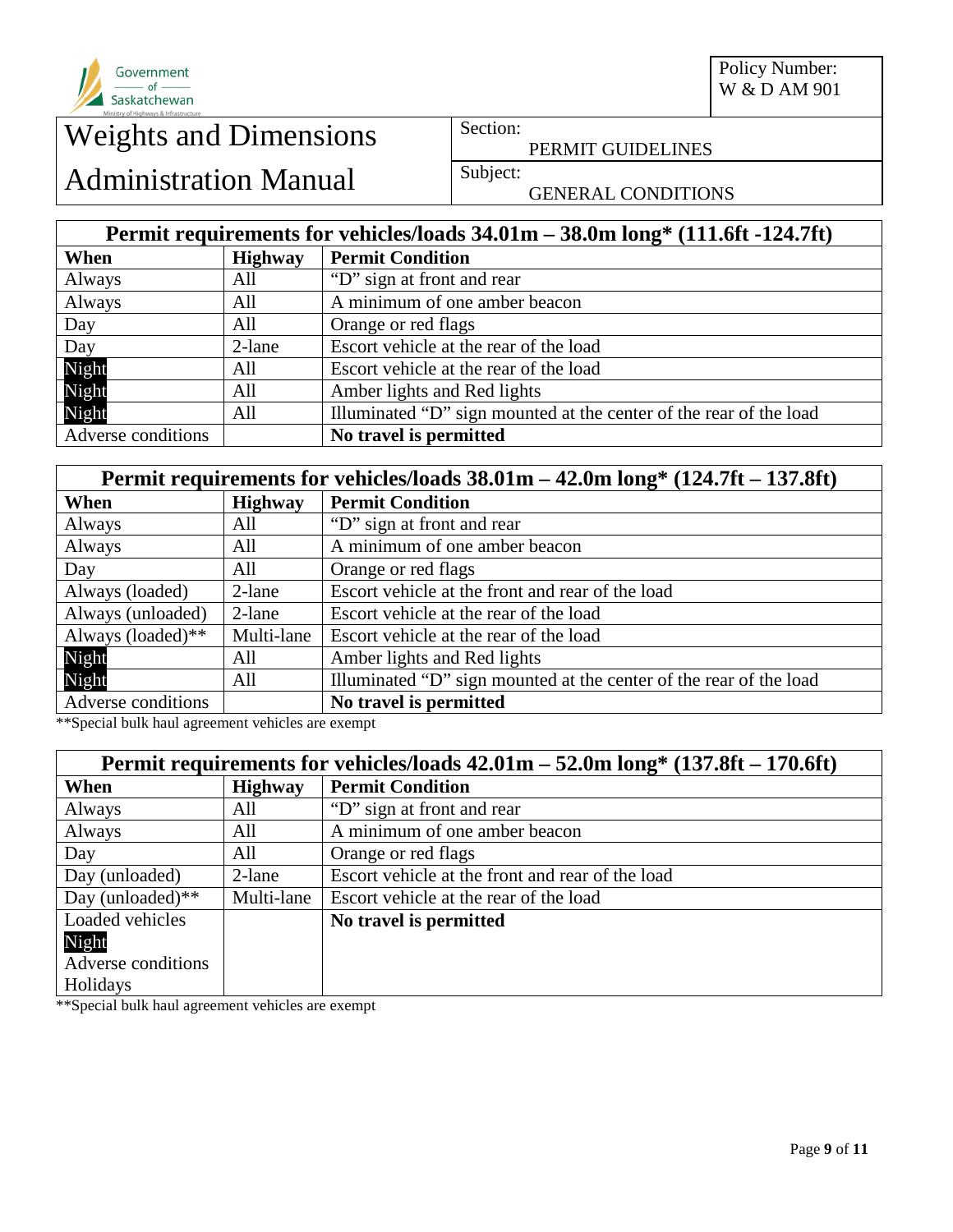

PERMIT GUIDELINES

Administration Manual Subject:

GENERAL CONDITIONS

## **Permit requirements for vehicles/loads over 52.0m long\* (170.6ft)**

| When                | <b>Highway</b> | <b>Permit Condition</b>                          |
|---------------------|----------------|--------------------------------------------------|
| Always              | All            | "D" sign at front and rear"                      |
| Always              | All            | A minimum of one amber beacon                    |
| Day                 | All            | Orange or red flags                              |
| Day (unloaded)      | $2$ -lane      | Escort vehicle at the front and rear of the load |
| Day (unloaded) $**$ | Multi-lane     | Escort vehicle at the rear of the load           |
| Loaded vehicles     |                | No travel is permitted                           |
| Night               |                |                                                  |
| Adverse conditions  |                |                                                  |
| Holidays            |                |                                                  |

\*\*Special bulk haul agreement vehicles are exempt

## **OVERHEIGHT**

| Permit requirements for all loads with a height between 4.15m - 5.18m (13.6ft-17.0ft) |  |                                                                                      |
|---------------------------------------------------------------------------------------|--|--------------------------------------------------------------------------------------|
| When                                                                                  |  | Highway   Permit Condition                                                           |
| Always All                                                                            |  | Route subject to Ministry of Highways and Infrastructure Structural Clearance Tables |

| Permit requirements for loads with a height greater than 5.18 m |                                           |                                                                                      |  |
|-----------------------------------------------------------------|-------------------------------------------|--------------------------------------------------------------------------------------|--|
| When                                                            | <b>Highway</b><br><b>Permit Condition</b> |                                                                                      |  |
| Always                                                          | All                                       | Route subject to Ministry of Highways and Infrastructure Structural Clearance Tables |  |
| Always                                                          | All                                       | Approval from SaskPower, Sasktel, CN and CP (if applicable)                          |  |
| Night                                                           | All                                       | No travel is permitted                                                               |  |

## **HIGHWAYS 102 & 905 NORTH OF LA RONGE**

| Permit requirements for all loads on Highways 102 & 905 North of La Ronge |                                                                        |  |  |
|---------------------------------------------------------------------------|------------------------------------------------------------------------|--|--|
| When/where permit conditions apply                                        | <b>Permit condition</b>                                                |  |  |
| Always                                                                    | Escort vehicles must be equipped with VHF radios.                      |  |  |
| Always.                                                                   | All drivers are to broadcast their location and direction of travel on |  |  |
|                                                                           | the common VHF radio channel when passing numerical markers.           |  |  |
| The load width is between 3.0 and 4.0 m.                                  | Escort vehicle at the front of the load                                |  |  |
| The load width is greater than 4.0 m                                      | Escort vehicle at the front and rear of the load                       |  |  |
| If the passing lane is less than 3.05 m wide.                             | One additional escort vehicle                                          |  |  |
| On Highway 102 from 30 .km north of La                                    | Maximum vehicle speed of 70 km/h (all vehicles).                       |  |  |
| Ronge (the end of the asphalt surface) to                                 |                                                                        |  |  |
| the junctions of Provincial Road #905 and                                 |                                                                        |  |  |
| #915 and all of Provincial Road #905.and                                  |                                                                        |  |  |
| #915                                                                      |                                                                        |  |  |
| When loaded trucks are overtaking and                                     | All empty trucks are to slow sufficiently and move to the right as     |  |  |
| passing the vehicle.                                                      | far as possible to allow loaded trucks to pass at speed.               |  |  |